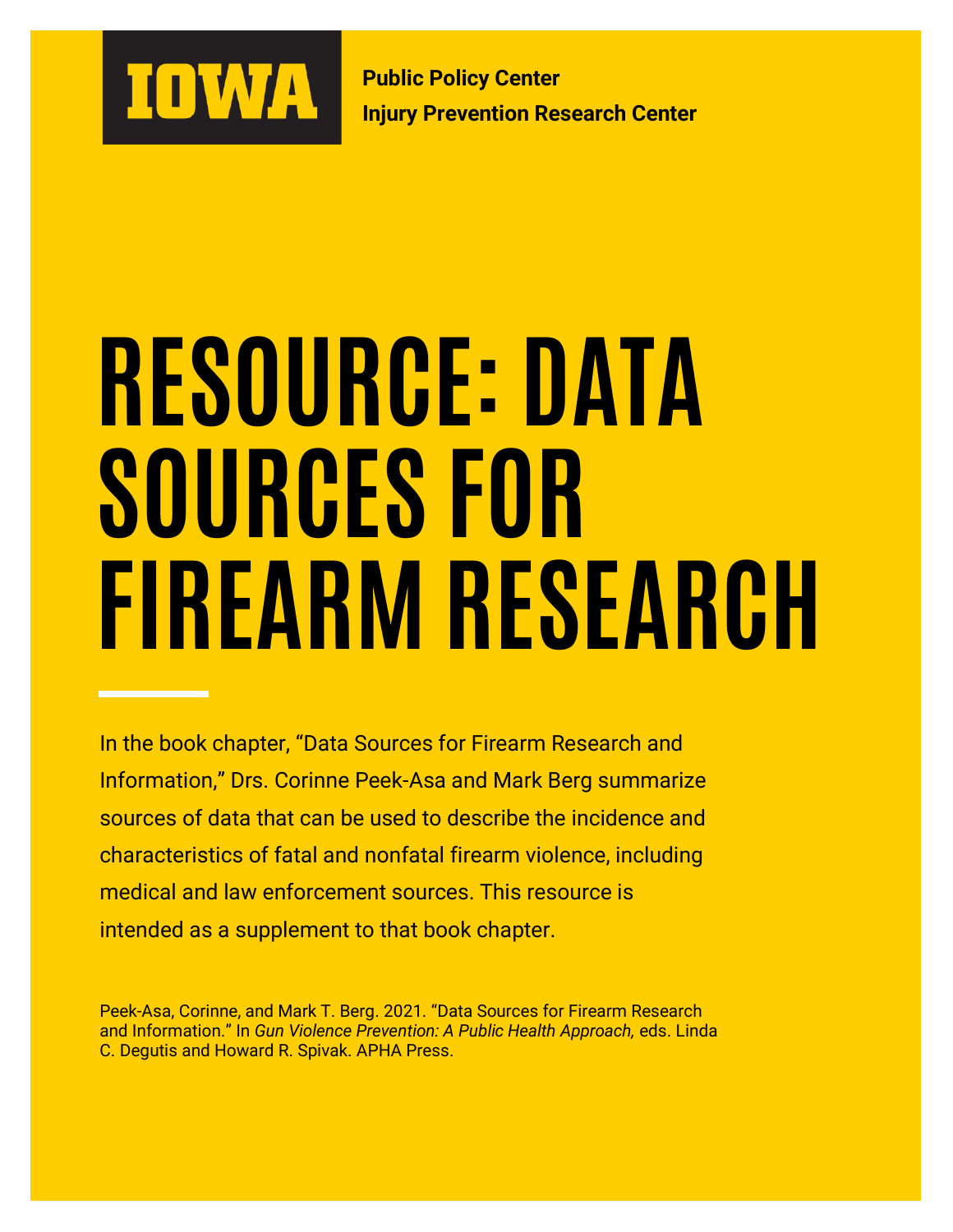# IOWA

#### **Public Policy Center Injury Prevention Research Center**

## **Vital Statistics and Medical Data**

Information about medical events, such as cause, diagnosis(es), and treatment, as well as victims of firearm violence, including homicide/assault, suicide/self-harm, and unintentional shootings.

| <b>National Death Index</b>                                                                                                                                                                                                                                                                                                 | <b>National Violent Death</b><br><b>Reporting System</b>                                                                                                                                                                                                                                                                                                                                                                                | <b>Healthcare Cost and Utilization</b><br><b>Project: NIS &amp; NEDS</b>                                                                                                                                                                                                                                                                                                                                                                                    |
|-----------------------------------------------------------------------------------------------------------------------------------------------------------------------------------------------------------------------------------------------------------------------------------------------------------------------------|-----------------------------------------------------------------------------------------------------------------------------------------------------------------------------------------------------------------------------------------------------------------------------------------------------------------------------------------------------------------------------------------------------------------------------------------|-------------------------------------------------------------------------------------------------------------------------------------------------------------------------------------------------------------------------------------------------------------------------------------------------------------------------------------------------------------------------------------------------------------------------------------------------------------|
| <b>Description:</b> Compilation of death<br>certificate data by the National<br><b>Center for Health Statistics</b><br><b>Uses:</b> Calculate national firearm<br>mortality rates, including trends<br>over time<br>For more:<br>cdc.gov/nchs/ndi/index.htm                                                                 | <b>Description: Violent deaths from</b><br>death certificates and reports from<br>coroners/medical examiners, law<br>enforcement, and toxicology<br>results.<br><b>Uses:</b> Describe cause and manner<br>of events, relationships between<br>perpetrator(s) and victim(s), and<br>characteristics of firearms.<br>Research risk and protective<br>factors.<br>For more:<br>cdc.gov/violenceprevention/dataso<br>urces/nvdrs/index.html | <b>Description: National Inpatient</b><br>Sample (NIS) includes more than<br>seven million hospital inpatient<br>stays each year. National<br><b>Emergency Department Sample</b><br>(NEDS) includes 31 million<br>emergency department visits.<br><b>Uses:</b> Examine incidence,<br>characteristics, and treatment<br>patterns for firearm injuries.<br>Estimate time trends in firearm<br>injury incidence.<br>For more:<br>ahrg.gov/data/hcup/index.html |
| <b>National Electronic Injury</b><br><b>Surveillance System</b><br>- All Injury Program                                                                                                                                                                                                                                     | <b>National Trauma Data Bank</b>                                                                                                                                                                                                                                                                                                                                                                                                        | <b>Web-based Injury Statistics Query</b><br>and Reporting System                                                                                                                                                                                                                                                                                                                                                                                            |
| Description: Database from the<br><b>Consumer Product Safety</b><br>Commission collecting information<br>about product-related injuries.<br>Subset includes firearm injuries.<br>Uses: Examine injury and violence<br>incidence and cost information.<br>Describe patient demographics,<br>cause, intent, injury diagnoses, | Description: Trauma cases in<br>hospitals around the United States.<br>Two data sets: 1) Research Dataset<br>that has all reported patients, 2)<br>National Sample Program that has<br>data from 100 representative level I<br>and II trauma centers.                                                                                                                                                                                   | <b>Description:</b> CDC online data query<br>system using fatal data from the<br>National Death Index and nonfatal<br>injury and cost data from the<br><b>National Electronic Surveillance</b><br>System - All Injury Program.<br><b>Uses:</b> Query years of potential life                                                                                                                                                                                |

The University of Iowa prohibits discrimination in employment, educational programs, and activities on the basis of race, creed, color, religion, national origin, age, sex, pregnancy, disability, genetic information, status as a U.S. veteran, service in the U.S. military, sexual orientation, gender identity, associational preferences, or any other classification that deprives the person of consideration as an individual. The university also affirms its commitment to providing equal opportunities and equal access to university facilities. For additional information on nondiscrimination policies, contact the Director, Office of Equal Opportunity and Diversity, the University of Iowa, 202 Jessup Hall, Iowa City, IA 52242-1316, 319-335- 0705 (voice), 319-335-0697 (TDD), diversity@uiowa.edu.